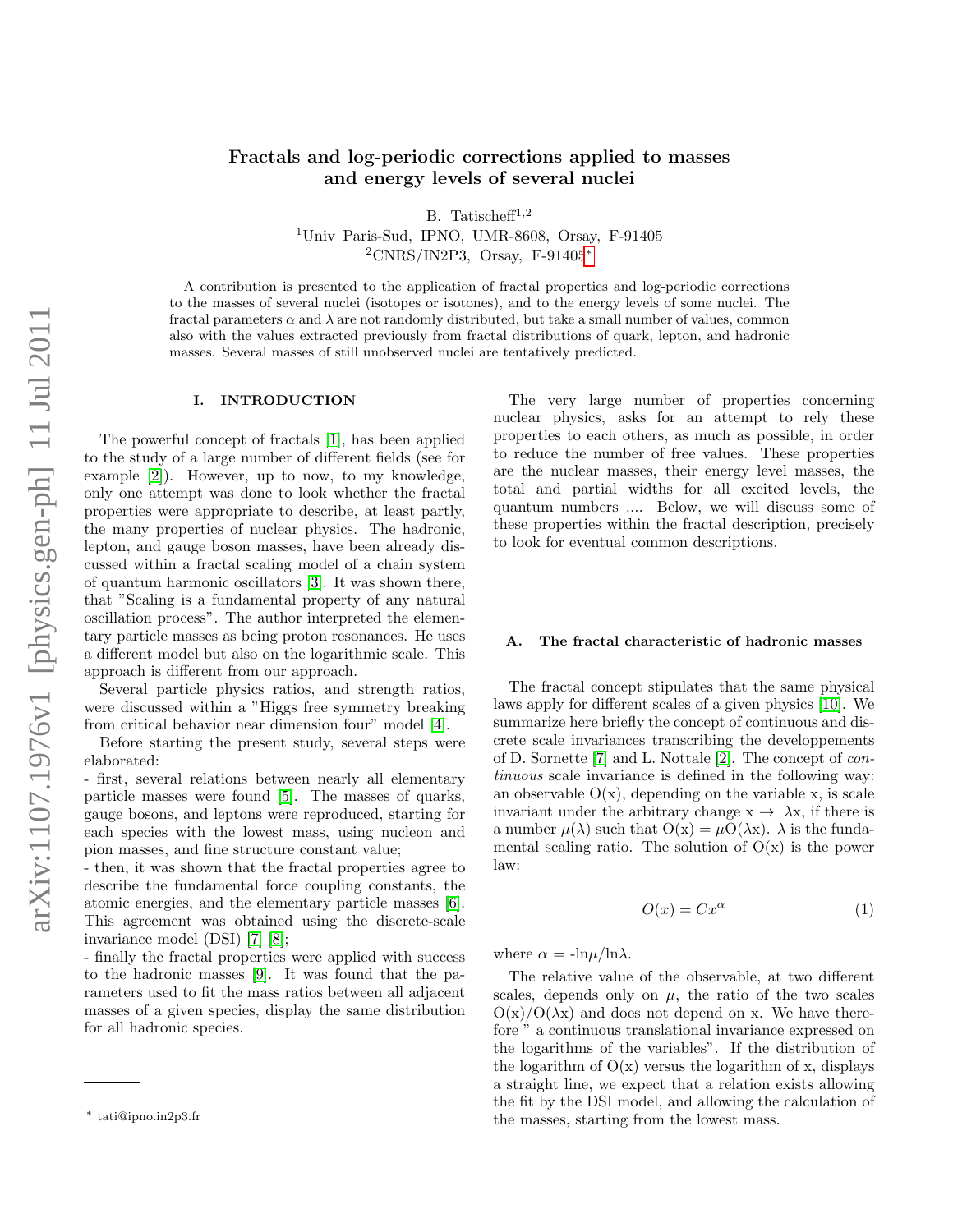## B. The discrete scale invariance characteristic of hadronic masses

The discrete scale invariance (DSI), in opposition to the continuous scale invariance, is observed when the scale invariance is only observed for specific choices of  $\lambda$ . Its signature is the presence of power laws with complex exponents  $\alpha$  inducing log-periodic corrections to scaling [\[7\]](#page-14-6). In case of DSI, the  $\alpha$  exponent is

$$
\alpha = -\ln\mu/\ln\lambda + i2n\pi/\ln\lambda\tag{2}
$$

where n is an arbitrary integer. The *continuous* scale invariance is obtained for the special case  $n = 0$ , then  $\alpha$ becomes real.

The critical exponent "s" is defined by  $\mu = \lambda^s$ . Defining  $\Omega = 1/\ln \lambda$ , we obtain  $\alpha = -s + i 2\pi \Omega$ .

The most general form of distributions following DSI was given by Sornette [\[7\]](#page-14-6). We apply it to the ratio of two hadronic adjacent masses of a given species,  $\mathrm{F}(r)$ ", where "r" is the rank of the distribution. Following the most general form of the mass ratio distribution  $f(r)$ :

$$
f(r) = C (|r - r_c|)^s [1 + a_1 \cos(2\pi \Omega \ln (|r - r_c|) + \Psi)] \tag{3}
$$

where we have omitted the imaginary part of  $f(r)$ .

C is a normalization constant.  $a_1$  measures the amplitude of the log-periodic correction to continuous scaling, and  $\Psi$  is a phase in the cosine. " $r_c$ " is the critical rank, which describes the transition from one phase to another. It is underdetermined, but widely larger than the experimental "r" values. This is the general situation of hadronic mass ratios. Such undetermination has very few consequences on all parameters, except on  $\Omega$ . When increasing " $r_c$ " from 30 to 40,  $\Omega$  increases approximately by a factor 1.36. Therefore " $r_c$ " was arbitrarily fixed to  $"r_c" = 40$  for all following studies, the same value as the one used in the application of fractals for the study of hadronic masses [\[9\]](#page-14-8).

In summary, the signature of scale invariances is the existence of power laws. The exponent  $\alpha$  is real if we have continuous scale invariances and is complex in case of discrete scale invariances, and then gives rise to logperiodic corrections.

We first plot the log of the studied quantity, versus the  $log$  of its rank  $(ln(R))$ , defined as being the mass number from the lighter to the heavier studied mass. All masses are expressed in MeV.

Then we study the ratio of successive values fitted by equation (3).

## II. APPLICATION TO NUCLEI MASSES

In all following applications, when the fundamental nuclei masses are studied, they are introduced with increasing values of the variable Z (number of protons), N (number of neutrons) , or the mass number A. The masses are taken from the Atomic Mass Table [\[11\]](#page-14-10). They are very precise, therefore the errors, which are introduced in the computations, are not visible.

## A. Application to light nuclei with Z (then  $N$ ) =1, 2, or 3

FIG. 1. Log-log distribution of light nuclei masses. Full triangles (green on line) show the distribution for  $Z = 1$  nuclei, A increasing from 1 up to 7. Full circles (red on line) show the distribution for  $Z = 2$  nuclei, A increasing from 3 up to 10. Full squares (blue on line) show the distribution for  $Z =$ 3 nuclei, A increasing from 3 up to 12, (see text).



Figure 1 shows the log-log distribution of light nuclei masses [\[11\]](#page-14-10) for constant number of protons  $(Z=1, 2, \text{or } 3)$ and increasing variable number of neutrons. Full triangles (green on line) show the distribution of  $Z = 1$  nuclei, A increasing from 1 ( $R = 1$ ) up to 7 ( $R = 7$ ). Full circles (red on line) show the distribution of  $Z = 2$  nuclei, A increasing from 3 ( $R = 1$ ) up to 10 ( $R = 8$ ). Full squares (blue on line) show the distribution of  $Z = 3$  nuclei, A increasing from 3 ( $R = 1$ ) up to 12 ( $R = 10$ ). These last data, full squares (blue on line), are shifted vertically by the quantity  $log(shift(MeV)) = 0.2$ , in order to separate these data from the  $Z = 2$  data. The distributions exhibit straight lines, which indicate fractal properties.

The nice alignements of the log-log distributions suggest to extrapolate them in order to predict the masses of the next nuclei. The resulting results are given in table 1, where all masses are in MeV. The third column indicates the last (heavier) known experimental mass, followed by the same mass calculated using the previous masses and the linearity of the log-log distributions. The relative precision between both is given in the next column, and finally the predicted mass of the still unobserved nucleus is given in the last column.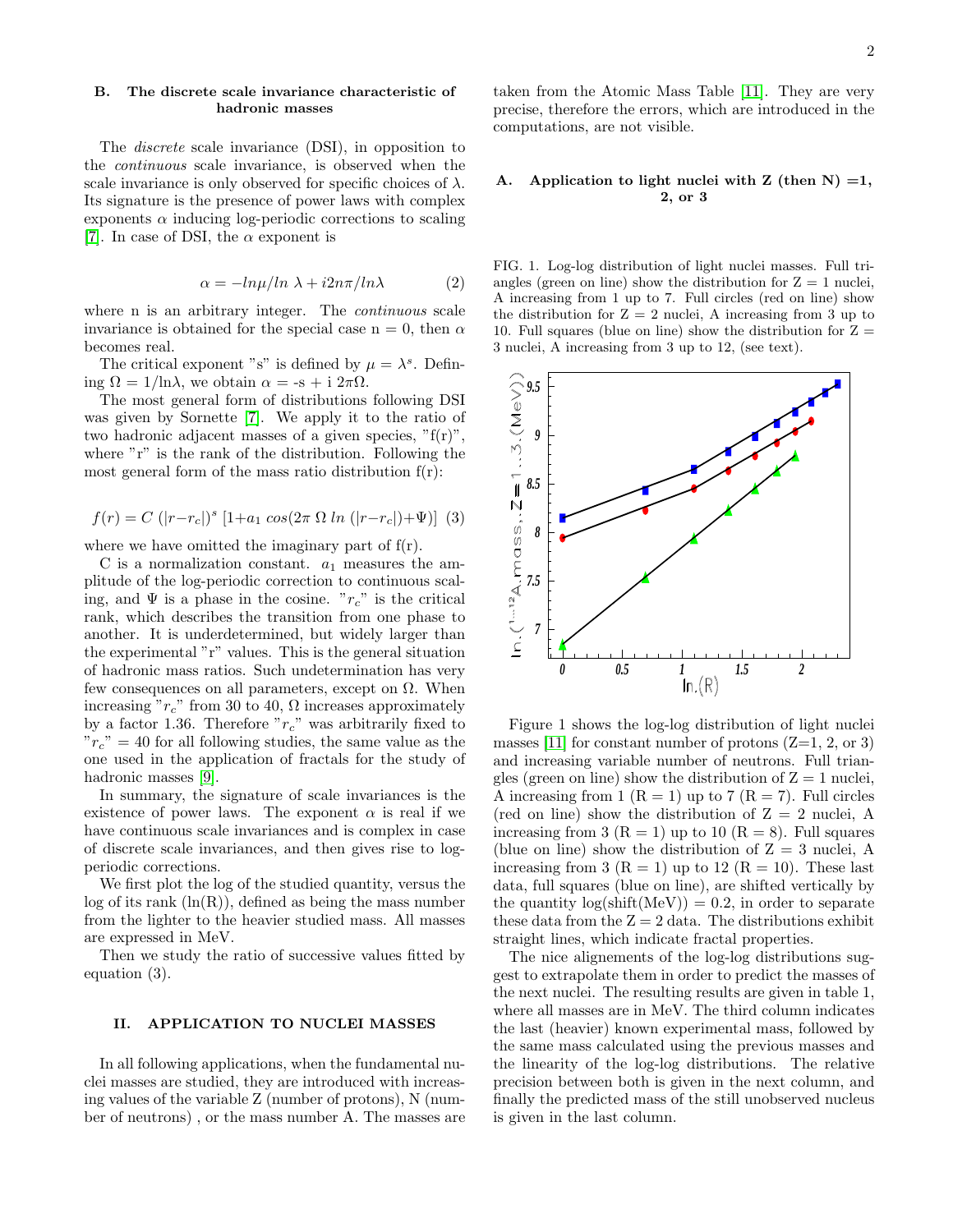FIG. 2. Ratios of  $m_{n+1}/m_n$  masses of several light nuclei. Full triangles (green on line) show the distribution of  $Z = 1$ nuclei, A increasing from 1 up to 7. Full circles (red on line) show the distribution of  $Z = 2$  nuclei, A increasing from 3 up to 10. Full squares (blue on line) show the distribution of Z  $=$  3 nuclei, A increasing from 3 up to 12.



TABLE I. Experimental and "calculated" last observed masses with  $Z = 1, 2,$  and 3 nuclei corresponding to figure 1, then  $N = 1, 2,$  and 3 nuclei corresponding to figure 3. Each line ends by the next predicted, but (still) not observed mass. All masses are in MeV; the empty markers correspond to full markers of figure 1 and 3.

|   |                   | last known |         | mass                     | next predicted        |
|---|-------------------|------------|---------|--------------------------|-----------------------|
|   | Fig. Marker       | exper.     | calcul  | rel gap.                 | mass                  |
|   | $Z=1$ $\triangle$ | 6569.0     |         | $6568.63$ 5.3 $10^{-5}$  | <sup>8</sup> H 7507.4 |
|   | $2\subset$        | 9362.6     | 9244.4  | $1.3\%$                  | $^{11}$ He 10179      |
|   | 3 □               | 11226.3    | 11095.2 | $1.2\%$                  | $13$ Li 12034         |
| 3 | $N=1$ $\wedge$    | 5629.9     |         | $5631.4 \ 2.6 \ 10^{-4}$ | $^7C$ 6567.5          |
|   | $2\subset$        | 7483.8     | 7385.4  | $1.3\%$                  | $^{9}N8312.3$         |
|   | $3\Box$           | 9350.0     | 9204.4  | $1.6\%$                  | 10136                 |

The shape of the distributions, however, shown in figure 2, does not correspond to the oscillatory variation described by equation (3). The assumption could be advanced, that the low value of the maximum rank, due to the small number of such nuclei, could be responsible for the oscillation deficiency. This is probably not the case, since much lighter particles as quarks and leptons, display clear oscillations, in spite of a smaller number of elements, therefore a smaller maximum rank [\[6\]](#page-14-5). All data describing the  $m_{n+1}/m_n$  mass ratio, will be plotted at rank  $n+1/2$ .

Figure 3 shows the log-log distribution for light nuclei, constant number of neutrons "N", and variable number of protons. Full triangles (green on line) show the distribution of  $N = 1$  nuclei, A increasing from 1  $(R = 1)$  up to 6  $(R = 6)$ . Full circles (red on line) show the distribution of  $N = 2$  nuclei, A increasing from 3 ( $R = 1$ ) up to 8  $(R = 6)$ . Full squares (blue on line) show the distribution of  $N = 3$  nuclei, A increasing from  $4 (R = 1)$  up to 10  $(R = 7)$ . Here again straight lines indicate nice fractal properties. The shape of the three distributions, is like the one drawn for constant "Z" and shown in figure 1.

FIG. 3. Log-log distribution of light nuclei masses for constant number of neutrons "N". Full triangles (green on line) show the distribution of  $N = 1$  nuclei, A increasing from 1 up to 6. Full circles (red on line) show the distribution of  $N = 2$  nuclei, A increasing from 3 up to 8. Full squares (blue on line) show the distribution of  $N = 3$  nuclei, A increasing from 4 up to 10.



Here again, the nice alignements of the log-log distributions suggest to extrapolate them in order to predict the masses of next nuclei. The resulting results are given in table 1, where all masses are in MeV. The third column indicates the last experimental mass, followed by the corresponding calculated value. The calculated masses use again the linearity of the previous masses in the loglog distributions. The relative precision between both is given in the next column, and finally the predicted masses of the (still) unobserved nuclei are given in the last column.

#### B. Application to  $A = 10$  nuclei masses

Only six masses of ten nucleons are reported in the PDG table [\[11\]](#page-14-10). Figure 4 shows that the data in the log-log plot are not aligned, therefore these data should not follow the fractal properties. We observe however that the  $m_{n+1}/m_n$  mass ratio of A = 10 nuclei, versus the rank R, shown in figure 5, is rather well fitted by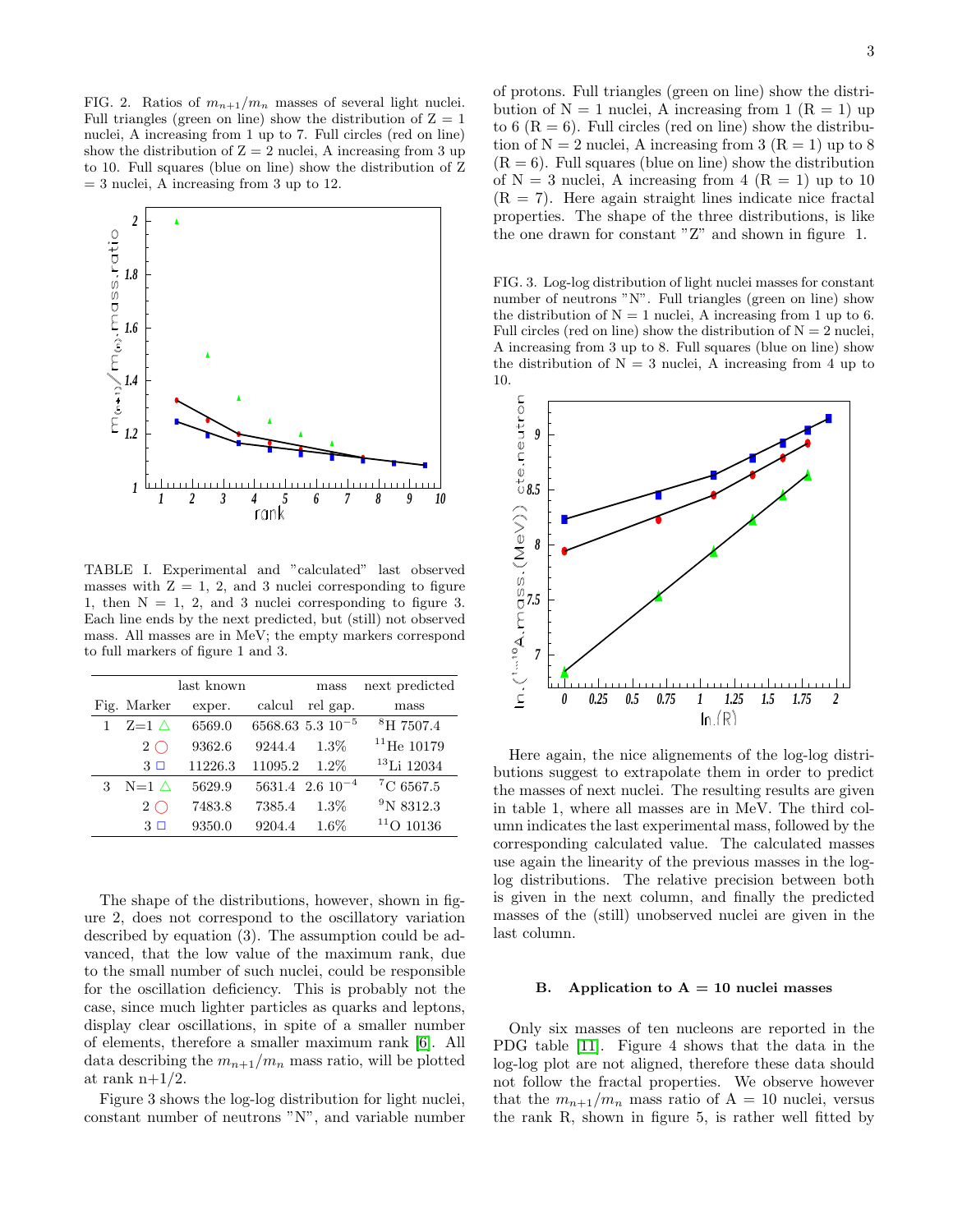FIG. 4. Log of  $A = 10$  nuclei masses versus the log of the rank "R".



equation (3). We conclude that the  $m_{n+1}/m_n$  mass ratio distribution, as described by equation (3), is more general, and could eventually be not restricted to data following fractal properties.

FIG. 5. Ratios of  $m_{n+1}/m_n$  masses versus the rank, for A = 10 nuclei.



C. Application to  $A = 21$  nuclei masses

Figure 6 shows three log-log distributions for  $A = 21$ nuclei masses. In this figure, the first five masses, and the last three masses are aligned, which shows fractal properties. The corresponding  $m_{n+1}/m_n$  mass ratio versus the rank "R", is shown in figure 7. All seven data points

FIG. 6. Log of  $A = 21$  nuclei masses versus the log of the rank "R".



(except one (the fourth)), are well described by the fit. Although the amplitude of the oscillations, given by the parameter " $a_1$ " of equation (3), is poorly determined, the parameters " $\Omega$ " and "s", therefore the important parameters " $\alpha$ " and " $\lambda$ " are well determined by the data.

FIG. 7. Ratios of  $m_{n+1}/m_n$  masses, versus the rank "R", for  $A = 21$  nuclei



D. Application to nuclei with masses  $A = 38, 40,$ and 42

Figure 8 shows the log-log distribution of the  $A = 38$ , 40, and 42 nuclei masses (for increasing Z values), calculated with help of the mass excess table [\[11\]](#page-14-10). The Z values increase from 12 up to 22 for  $A = 38$  (rank =1 up to 11),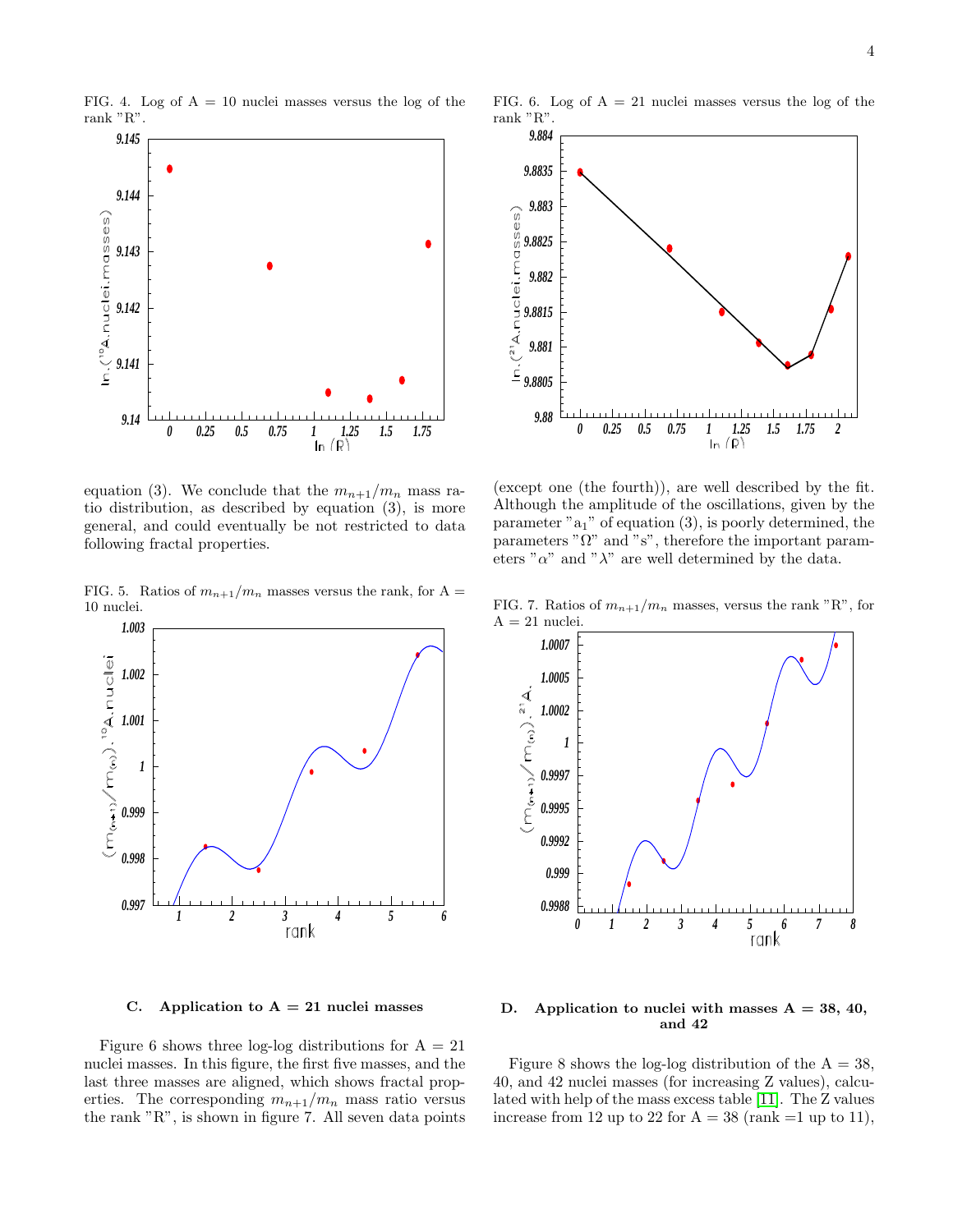FIG. 8. Log-log distribution of three nuclei masses for increasing Z values. Full circles (red on line) show data for A=40. Full squares (blue on line) show results for  $A = 42$ , the log values of these data are shifted by -0.048 in order to enter in the same figure. Full triangles (green on line) show results for  $A = 38$ ; the log values of these last data are shifted by +0.0505 in order to enter in the same figure.



increase from 12 up to 23 for  $A = 40$  (rank = 1 up to 12), and increase from 13 up to 24 for  $A = 42$  (rank  $= 1$  up to 12). Several alignements manifest the fractal properties of these data. In order to clarify the figure, the log values of these data for  $A = 38$  and 42 are shifted respectively by  $+0.0505$  and  $-0.048$  in the ordinate scale.

FIG. 9. Ratios of  $m_{n+1}/m_n$  masses versus the rank, for nuclei close to  $A = 40$ . Full circles (red on line) show data for  $A = 40$  and increasing Z values; full squares (blue on line) show results for  $A = 42$ ; full triangles (green on line) show results for  $A = 38$ .



Figure 9 shows the  $m_{n+1}/m_n$  mass ratios, versus the rank, for nuclei in the A≈40 nuclei and increasing Z values. Full circles (red on line) show data for A=40; full squares (blue on line) show results for  $A = 42$ ; full triangles (green on line) show results for  $A = 38$ . The experimental ratio values of these last data, and the calculated curve, are renormalized by 0.9998 in order to be distinguished from  $A = 42$  nuclei data. The fit gives rise to clearly observed nice oscillations, which describe the data in the whole experimental range. All three curves are obtained using equation (3) and same parameters, except the phase  $\Psi$ , different for <sup>40</sup>A and equal for <sup>38</sup>A and <sup>42</sup>A. As a matter of fact, the  $A = 38$  and 42 distributions are in phase in figure 9, when the  $A = 40$  distribution is in an opposite phase.

FIG. 10. Log of some nuclei masses around  ${}^{40}$ Ca versus the log of the rank "R". Insert (a) shows the distribution for calcium isotopes (full circles, red on line), the distribution of sulfur isotopes (full squares, blue on line), and the distribution of  $N = 20$  isotones (full triangles, green on line), slightly shifted (see text); insert (b) shows the distribution for  $A = 40$  nuclei.



Figure 10 shows several log-log distributions for constant Z nuclei around  ${}^{40}$ Ca. Figure 10(a) shows the distribution for calcium isotopes (full circles, red on line), the distribution of sulfur isotopes (full squares, blue on line), and the distribution of  $N = 20$  isotones (full triangles, green on line). These last data are shifted by  $+0.05$  in order to separate them from the sulfur data. Figure 10(b) shows the distribution for  $A = 40$  nuclei, already shown in figure 8 where the variation displays several straight lines for the distribution corresponding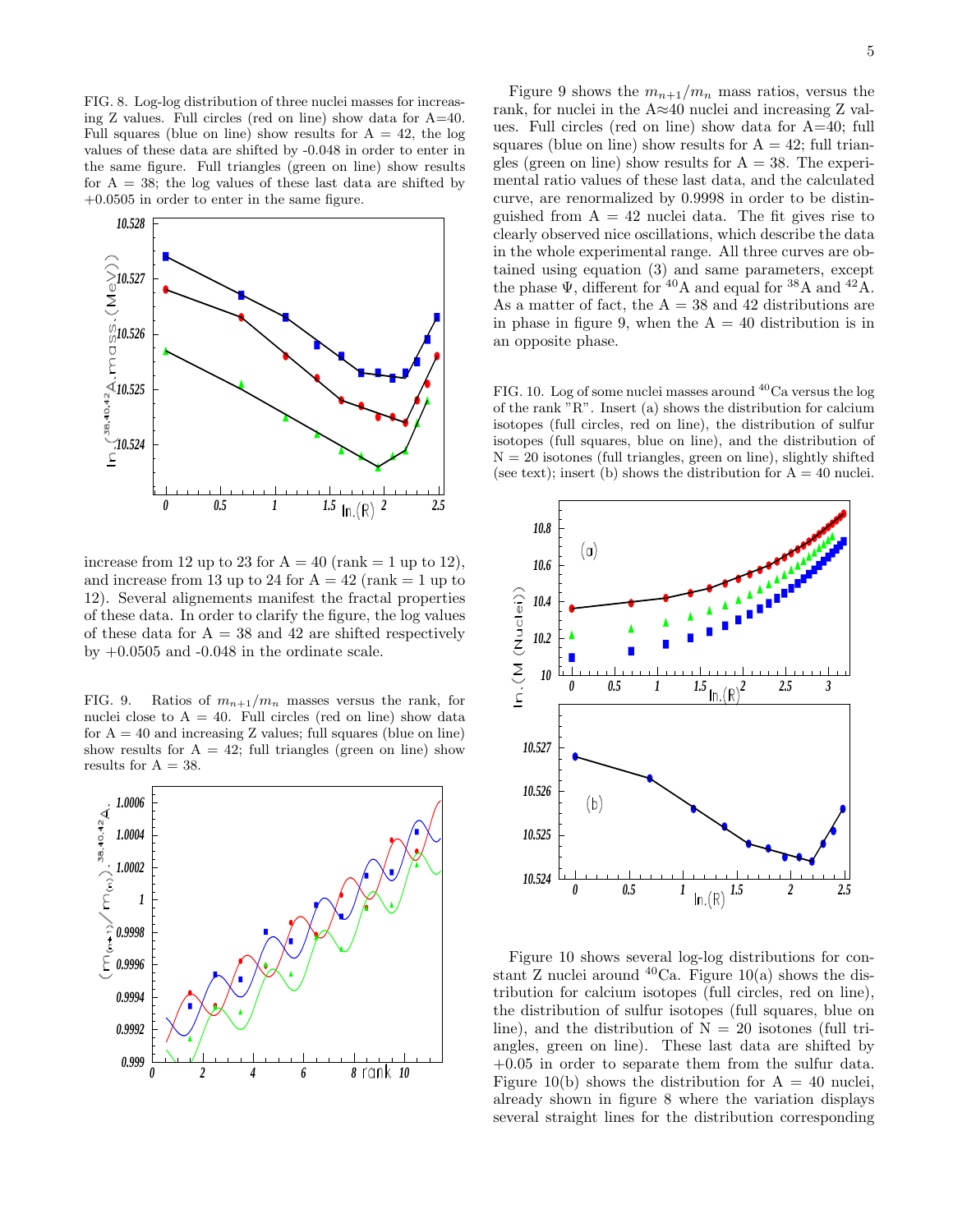to the mass variation for  $A = 40$  nuclei. The fractal property of  $A = 40$  nuclei is more effective, than it was for calcium and sulfur isotopes, and  $N = 20$  isotones; it is however less effective than it was for light nuclei.

The linearity at the end of the distributions shown in figure 8, allows us to tentatively extrapolate the masses and predict the masses of still unobserved nuclei. Table II gives the last experimental observed masses of the  $A = 38, 40, \text{ and } 42 \text{ nuclei, compared to the "calculated"}$ masses. The calculated masses use the linearity of the previous masses in the log-log distribution. The relative errors between both lie between 1.10−<sup>4</sup> and 2.10−<sup>4</sup> . The last column shows the predicted mass of the next, still unobserved nuclei.

TABLE II. Experimental and "calculated" last observed masses for  $38,40,\hat{4}2$  A nuclei corresponding to figure 8, followed by the next predicted, but still not observed, mass. All masses are in MeV. The empty markers here, correspond to the full markers in the figures.

|  |  | last exprim. mass next mass                                          |
|--|--|----------------------------------------------------------------------|
|  |  | Marker exper. calcul rel gap. predicted                              |
|  |  | A=38 $\triangle$ 35394.0 35397.6 1.0 $10^{-4}$ <sup>38</sup> V 35405 |
|  |  | 40 $\bigcirc$ 37257.9 37249.7 2.1 10 <sup>-4 40</sup> Cr 37268       |
|  |  | $42 \Box$ 39115.8 39108.7 1.8 10 <sup>-4 42</sup> Mg 39128           |

### E. Application to masses of  $A = 99$  and 100 nuclei

FIG. 11. Log of  $A = 100$  (full circles, red on line) and  $A = 99$ nuclei masses (full squares, blue on line) versus the log of the rank "R".



Figure 11 shows that many masses in the log-log plot of  $A = 100$  nuclei (full circles, red on line) and in the log-log

plot of  $A = 99$  nuclei (full squares, blue on line), can be described by a few straight lines. The  $A = 99$  distribution is shifted by 0.00978 in the y coordinate. These data should therefore follow the fractal properties. Here Z increases, for both distributions, from 36 (rank 1) up to 50 (rank 15). The  $m_{n+1}/m_n$  mass ratio of A = 100 nuclei (full circles, red on line), are shown versus the rank R in figure 12. The  $m_{n+1}/m_n$  mass ratio of A = 99 nuclei (full squares, blue on line), are shown versus the rank R in the same figure. They both exhibit many oscillations, very well fitted by equation (3) up to rank 15 (last rank). The oscillations are larger in case of even nucleus  $(A = 100)$ , than for odd nucleus  $(A = 99)$ . The ratio between both a<sup>1</sup> factors, which describe the oscillation amplitude, is equal to 2.6.

FIG. 12. Ratios of  $m_{n+1}/m_n$  masses versus the rank, for A  $= 100$  nuclei (full circles, red on line) and  $A = 99$  nuclei (full squares, blue on line).



F. Application to some heavy nuclei with  $A = 158$ , 192, and 251

The next figure analyses the distributions for three heavier mass nuclei, in order to look at eventual fractal properties for intermediate and heavy mass nuclei. Figure 13 shows three log-log distributions for increasing Z values: full circles (red on line) show the distributions of  $A = 158$  nuclei, Z increasing from 59 (rank 1) up to 74 (rank 16); full squares (blue on line) show the distribution of  $A = 192$  nuclei, shifted by  $-0.195$ , Z increasing from 74 (rank 1) up to 84 (rank 11); and full triangles (green on line) show the distribution of  $A = 251$  nuclei (green on line) shifted by -0.46353 in y coordinate, Z increasing from 96 (rank 1) up to 103 (rank 8). These translations are done for clarity, in order to accept all three distribu-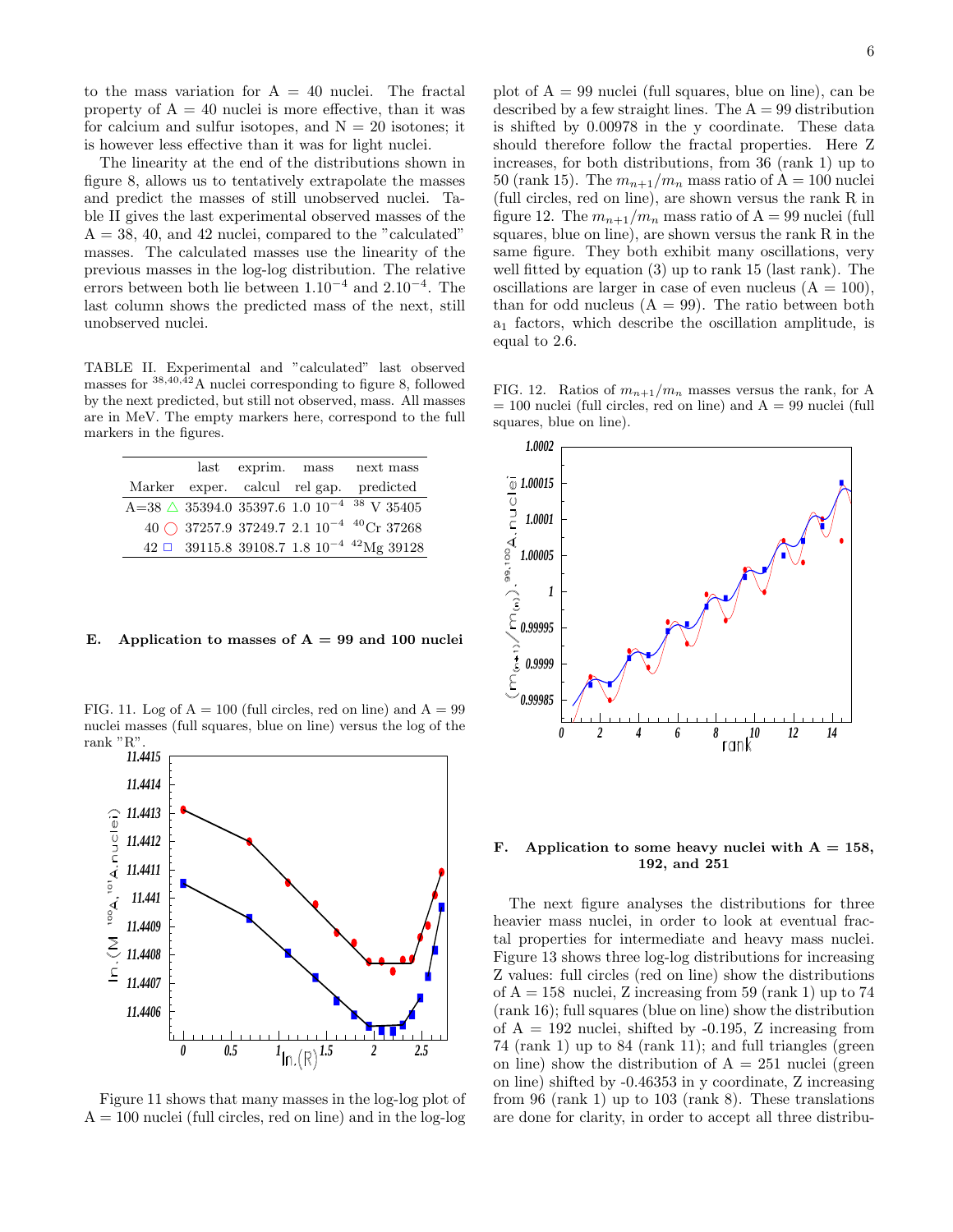### G. Application to masses of  $A = 273$  nuclei

FIG. 13. Log of some nuclei masses versus the log of the rank "R". Full circles (red on line), show the results for  $A = 158$ nuclei, full squares (blue on line), show the results for  $A =$ 192 nuclei shifted by -0.195, and full triangles (green on line), show the results for  $A = 251$  nuclei shifted by -0.4633.



tions inside a same figure. We observe that distributions are well described by two straight lines for  $A = 251$  and 192, and four straight lines for  $A = 158$  nuclei.

FIG. 14. Ratios of  $m_{n+1}/m_n$  masses for three different A values, versus the rank "R". Full circles (red on line), show the results for  $A = 158$  nuclei with increasing Z values, full squares (blue on line), show the distribution for  $A = 192$ nuclei, and full triangles (green on line), show the distribution for  $A = 251$  nuclei.



Figure 14 shows the ratios of  $m_{n+1}/m_n$  masses versus the rank "R", for the same three different A values, (and increasing Z values). Full circles (red on line), show the results for the  $A = 158$  nuclei, full squares (blue on line), show the distriburion for  $A = 192$  nuclei, and full triangles (green on line), show the distribution for  $A = 251$ nuclei. The data exhibit oscillations which reduces when the masses increase. Here again, the experimental data are well fitted by equation (3).

*12.44656 12.44654* In.(M <sup>273</sup>A.nuclei) *12.44652 12.4465 12.44648 12.44646 0 0.2 0.4 0.6 0.8 1 1.2 1.4 1.6 1.8*

FIG. 16. Ratios of  $m_{n+1}/m_n$  masses versus the rank, for A  $= 273$  nuclei.



Only six masses of mass number  $A = 273$  nuclei are reported, and such small number does not allow a nice alignement of the log-log distribution shown in figure 15. The corresponding  $m_{n+1}/m_n$  mass ratio versus the rank, is shown un figure 16. As previously, the oscillations are well reproduced by the fit.

A precise prediction, concerning the eventual superheavy and stable nuclei, is not possible. Indeed the

FIG. 15. Log of  $A = 273$  nuclei masses versus the log of rank "R".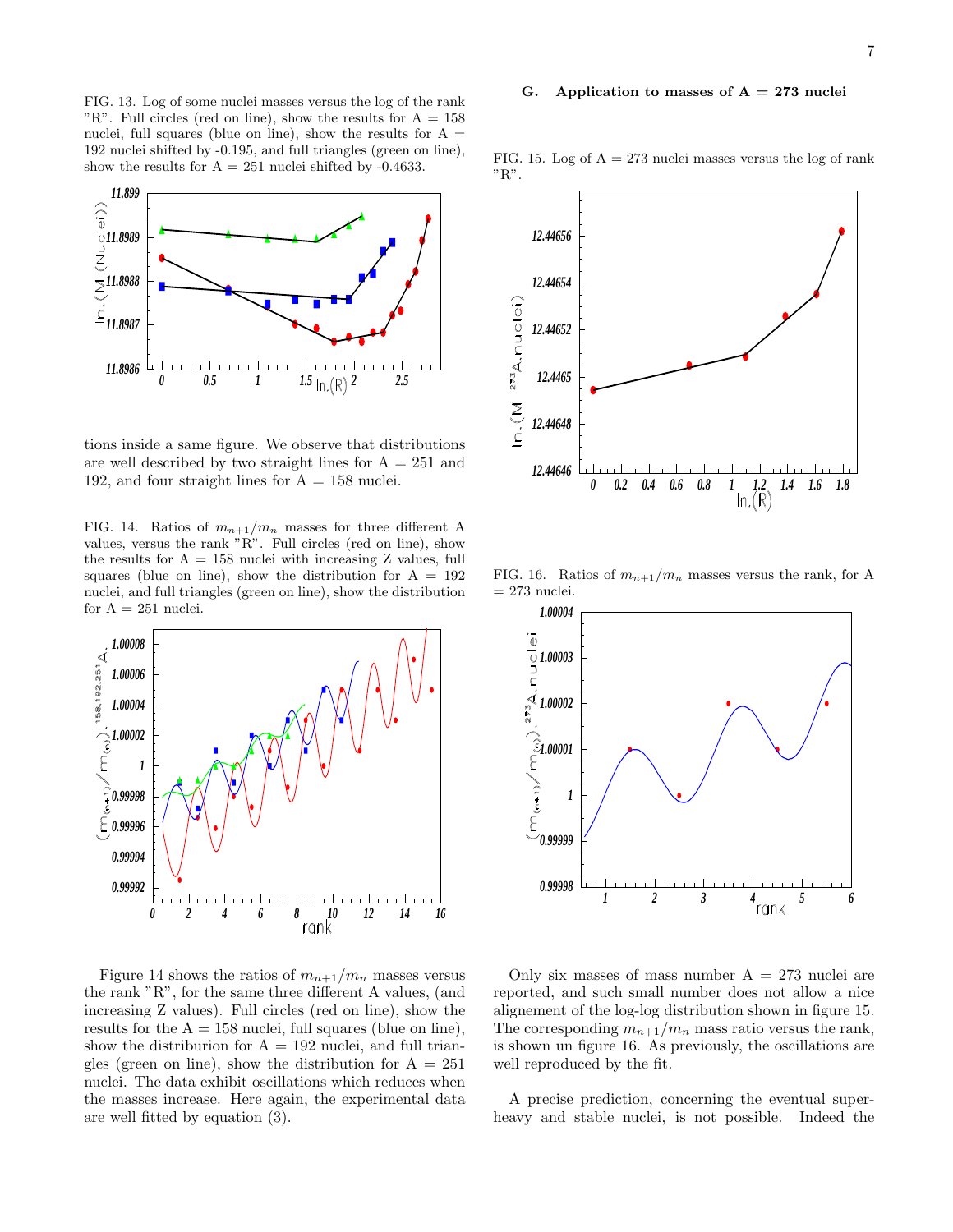masses of unstable heavy nuclei, in the region where such superheavy nuclei are expected to exist, can be calculated using the mass excess table [\[11\]](#page-14-10) and the alpha particle energies of the desexcitation chains. The energies of the  $\alpha$ particles of the desexcitation chains are known [\[12\]](#page-14-11); they differ one another by only a few MeV (close to 10 MeV). Starting from A=289, Z=115 nucleus, we could get heavier masses (adding two more  $\alpha$ ), but not nuclear masses with  $N = 184$ , and  $A = 298$ , or 304, or 310. In the same way, starting from  $A = 290$ ,  $Z = 115$  will not allow to get the masses indicated above.

### III. APPLICATION TO EXCITED LEVEL NUCLEI MASSES

The excited level masses studied are introduced with increasing masses, starting from the fundamental one. The energy levels for different nuclei, are taken from several papers from F. Ajzenberg-Selove and T. Lauristen.

## A. Application to excited level energies for nuclei masses  $A=11,12$ , and 13

The excited level energies of  $A = 11, 12,$  and 13 nuclei, are taken from the Ajzenberg-Selove table [\[13\]](#page-14-12).

FIG. 17. Log-log plot of excited level masses of  ${}^{11}C$  in full circles (red on line) and  $^{11}B$  in full squares (blue on line).



We observe in figure 17, nice and parallel alignements of log-log distributions for the first 16 levels of  $^{11}C$  (full circles, red on line), and of  $^{11}B$  (full squares, blue on line). Figure 18 shows the corresponding  $m_{n+1}/m_n$  mass ratio distributions of <sup>11</sup>C energy levels: full circles (red on line), and <sup>11</sup>B energy levels: full squares (blue on line). The same set of parameters, allows, using equation (3),

FIG. 18. Ratios of  $m_{n+1}/m_n$  masses of <sup>11</sup>C energy levels: full circles (red on line), and  $^{11}$ B energy levels: full squares (blue on line).



FIG. 19.  ${}^{11}$ C/<sup>11</sup>B excited energy level ratios.



to well reproduce these ratios for both nuclei at least up to rank 11.

Figure 19 shows the  ${}^{11}C/{}^{11}B$  mass ratio, fitted by arbitrary gaussians in view to emphasize the oscillating behaviour of this ratio. Equation (3) does not allow to fit these data.

Figure 20 shows the log-log plot of the  $^{12}$ C excited energy level masses [\[13\]](#page-14-12). We observe a more or less nice alignement, with two slight shifts at the beginning (low "r"), and in the vicinicy of the  $17^{th}$  level (mass)  $= 17.76$  MeV). Figure 21 shows the  $m_{n+1}/m_n$  mass ratios between adjacent  $^{12}$ C energy levels. Since the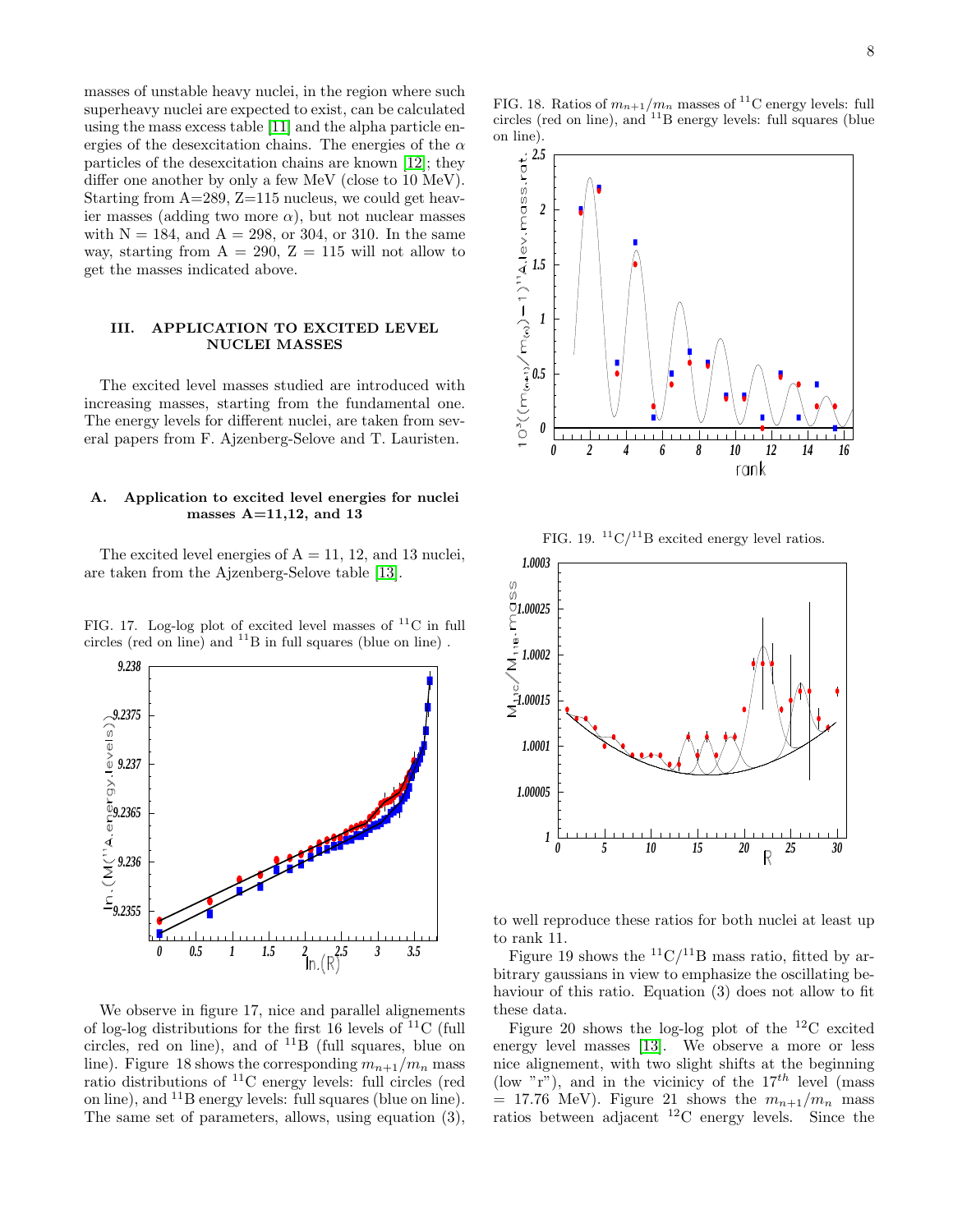FIG. 20. Log-log plot of energy level masses of  ${}^{12}$ C.



FIG. 21. Ratios of  $m_{n+1}/m_n$  masses of <sup>12</sup>C energy levels.



relative mass difference between adjacent levels is very small, a few MeV versus more than 11 GeV, The quantity  $1000^*((m_{n+1}/m_n)-1)$  is plotted instead of  $m_{n+1}/m_n$ . When the mass precision is not given in the tables, an unprecision of 1 MeV is arbitrarily introduced for these uncertainties. The large error bars starting at  $R = 17.5$ manifest these large error arbitrarily introduced. The distribution fits all the fifteen first excited level masses, but the  $2^{nd}$ ,  $3^{rd}$ , and  $4^{th}$  calculated maximas have no experimental counterpart. The ratio of rank 6.5 is far from the maximum of the calculated distribution at the same rank.

Figure 22 shows the log-log plot for  $A = 13$  excited level masses [\[13\]](#page-14-12). Full circles (red on line) show the plot for <sup>13</sup>C nuclei, full squares (blue on line) show the plot for

 $13N$  nuclei, full stars (green on line) show the plot for  $13B$ nuclei, and full triangles (purple on line) show the plot for <sup>13</sup>O nuclei. The alignement of these lines, is not as good as it was for the  ${}^{11}$ C and  ${}^{11}$ B nuclei. The corresponding  $m_{n+1}/m_n$  mass ratios, shown in figure 23, are however well described by the DSI formula at least up to rank 16.

Figure 23 shows the  $m_{n+1}/m_n$  mass ratios of excited

FIG. 22. Log-log distribution of  $A = 13$  excited level masses. Full circles (red on line) show the plot for  $^{13}$ C nuclei, full squares (blue on line) show the plot for  $13$ N nuclei, full stars (green on line) show the plot for  $^{13}$ B nuclei, and full triangles (purple on line) show the plot for  $^{13}$ O nuclei.



levels for  $A = 13$  nuclei. The curve corresponds to a fit obtained using equation (3). As before, we observe an unique and rather good fit for all four  $A = 13$  nuclei, up to  $R = 16$ , which spoils for larger R values.

# B. Application to  $^{14}$ C energy levels

Figure 24 shows the log-log plot of  $^{14}$ C energy level masses [\[14\]](#page-14-13); several straight lines are observed.

Figure 25 shows the  $m_{n+1}/m_n$  mass ratios of <sup>14</sup>C levels. We observe here a case where the equation (3) does not allow to fit the experimental data. Two fits are drawn, both describe well the "peak" around rank 8. The first fit (black on line), catches also the first large point, but forgets both the data after rank 11 and the data for rank 2 and 3. The second fit (blue on line) forgets completely the first four data points. None are satisfactory.

# C. Application to  $^{16}$ O energy levels

Figure 26 shows the log-log plot for  $16$ O nuclei level masses [\[15\]](#page-14-14). A large number of nuclear level masses are given in the table, but their definition spoils for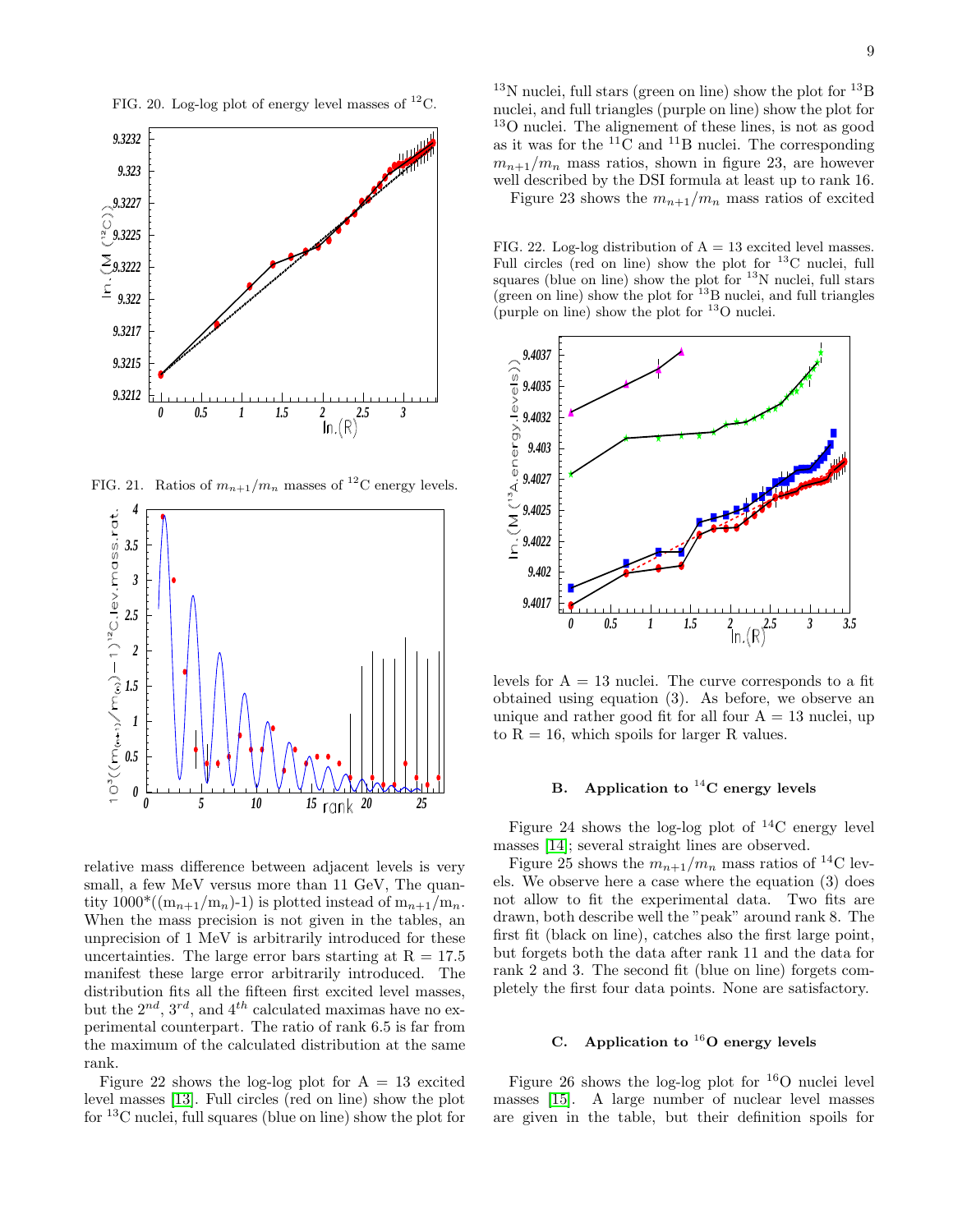FIG. 23. Ratios of  $m_{n+1}/m_n$  masses of excited levels of A = 13 nuclei. Full circles (red on line) show the distribution for  $^{13}\mathrm{C}$  nuclei, full squares (blue on line) show the distribution for  $^{13}$ N nuclei, full stars (green on line) show the distribution for <sup>13</sup>B nuclei, and full triangles (purple on line) show the distribution for <sup>13</sup>O nuclei.





energy levels with an excitation energy larger than  $\Delta M=13$  MeV (see insert (a)). Therefore a reduced number of log-log distributions of level masses is represented in figure 26(b) . A nice alignement is disturbed between 6 and 7 MeV excitation energy, and in the region close to 9 - 10 MeV excitation energy. Figure 27 shows the  $m_{n+1}/m_n$  excited level mass ratios of <sup>16</sup>O levels. The data points are reasonably fitted by equation (3) up to R=14.5, but with different parameters as those used for  $A = 11, 12, and 13$  shown in previous figures. In the





FIG. 26. Log-log plot of energy level masses of <sup>16</sup>O nucleus (see text).



figure 27, the dashed curve shows the fit obtained when the parameters fitting the  $C = 13$  nuclei, are used.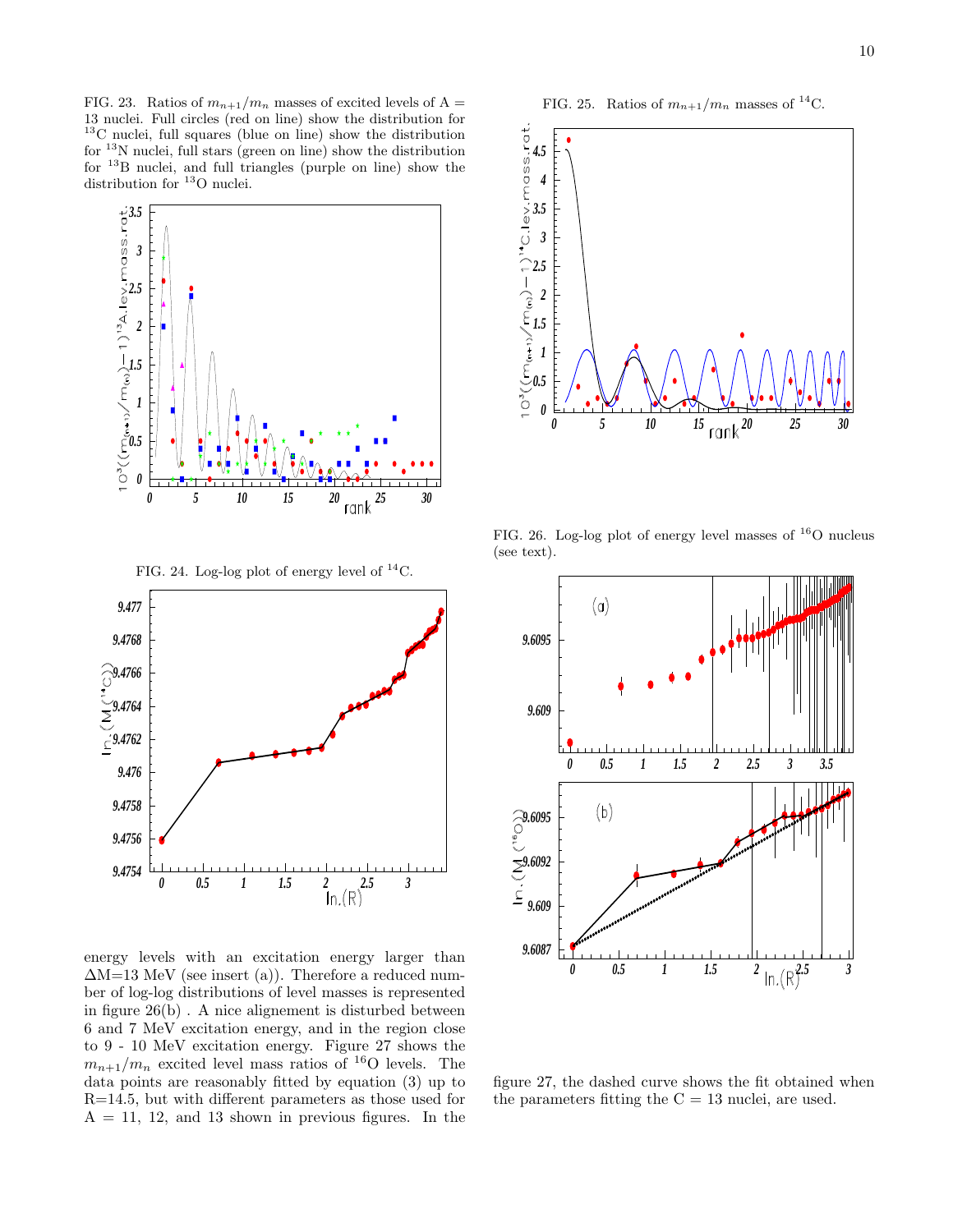FIG. 27. Ratios of  $m_{n+1}/m_n$  excited level masses of <sup>16</sup>O.







D. Application to  $^{23}$ Na nucleus

Figure 28 shows the log-log distribution of the energy levels of the <sup>23</sup>Na nucleus [\[16\]](#page-14-15). It exhibits several, too short straight lines. The corresponding  $m_{n+1}/m_n$  excited level mass ratio distributions, shown in figure 29, display an oscillatory pattern, rather well described by equation (3) up to rank 11.

# E. Application to  $^{46}$ Ti nucleus

Figure 30 shows the log-log distribution of the energy levels of the  $^{46}$ Ti nucleus [\[17\]](#page-14-16). The linearity between the

FIG. 29. Ratios of  $m_{n+1}/m_n$  masses of <sup>23</sup>Na energy levels.



log of the masses versus the log of the rank, is not really observed, at least for the first 14 masses. Therefore the corresponding  $m_{n+1}/m_n$  mass ratio is not studied.

*0 0.5 1 1.5 2 2.5 3 3.5*

*10.66518 10.6652 10.66522*

# F. Application to  ${}^{62}$ Ni nucleus

Figure 31 shows the log-log distribution of the energy levels of the <sup>62</sup>Ni nucleus [\[18\]](#page-14-17).The distribution exhibits several, straight lines, except the fourth excited level mass,  $M = 2.336$  MeV, which is outside the linearity.

The corresponding  $m_{n+1}/m_n$  excited level mass ratio distribution, shown in figure 32 displays an oscillatory pattern, well described by equation (3) up to rank 11.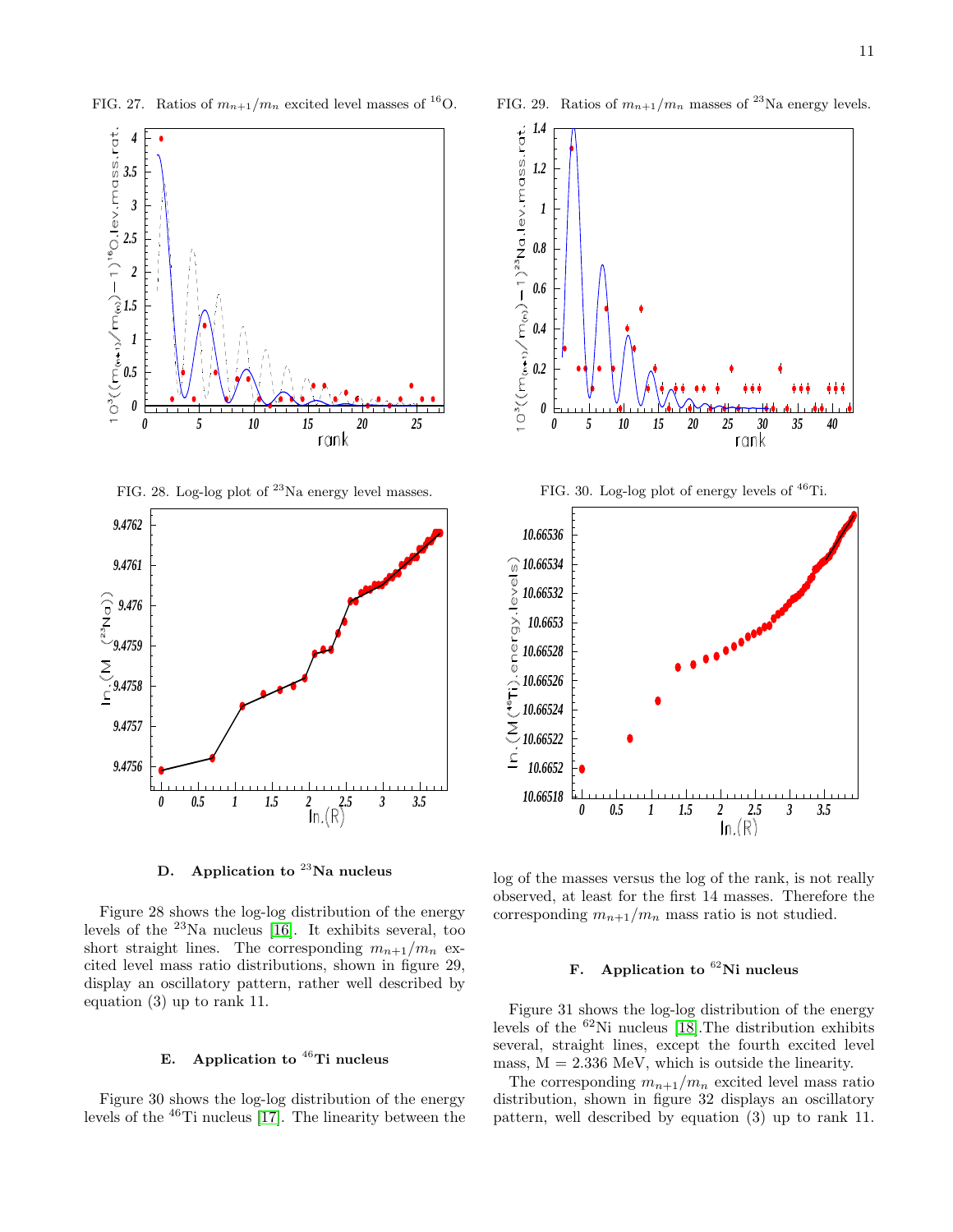

Here also, the very close to one value of the ratio between two adjacent masses, leads us to keep only the first term of the limited development of the  $ln(1+x)$  function.

## G. Application to  $92$ Ir excited level masses

Figure 33 shows the log-log distribution of the energy levels of the  $92$ Ir nucleus [\[19\]](#page-14-18). The distribution exhibits some straight lines.

The corresponding  $m_{n+1}/m_n$  mass ratio distribution, shown in figure 34, displays an oscillatory pattern, well described by equation (3) but only up to rank 6, in a much smaller range than before. Here also, the very close to one value of the ratio between two adjacent masses, leads to keep only the first term of the limitated development of the  $ln(1+x)$  function.

## H. Application to  $^{134}$ Ba the energy level masses

Figure 35 shows the log-log distribution corresponding to <sup>134</sup>Ba nucleus energy level masses [\[20\]](#page-14-19). A long straight line is observed for this nuclei; a nice fit is also observed, up to rank R = 8, for the <sup>134</sup>Ba  $m_{n+1}/m_n$  mass ratio versus the rank "R", shown in figure 36.

## IV. DISCUSSION

The values extracted from the fits analysing the mass ratios, are given in table 1. Although, it is not possible to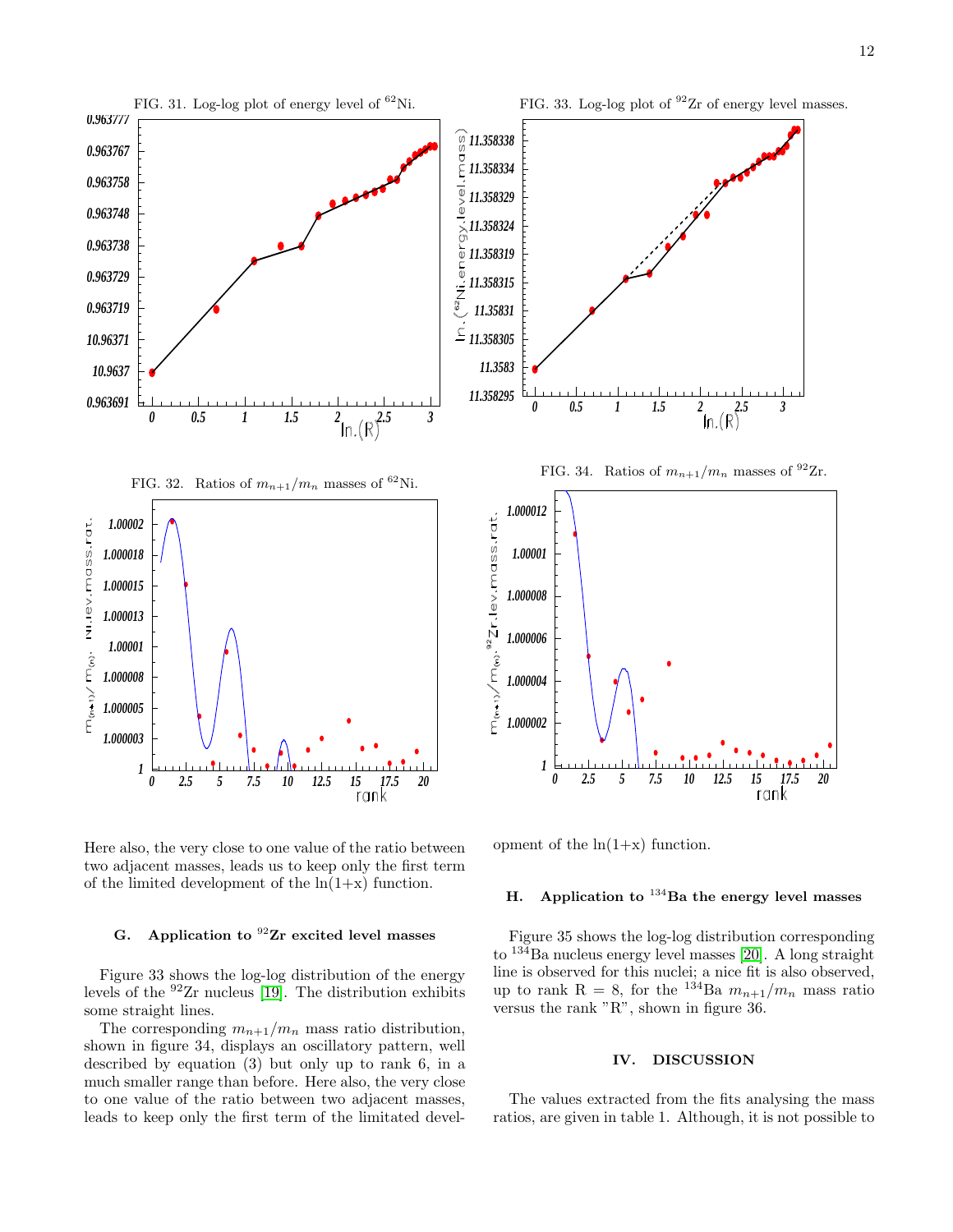FIG. 35. Log of the energy level masses of the  $134$ Ba nucleus versus the log of the rank "R"



FIG. 36. Ratios of  $m_{n+1}/m_n$  masses for <sup>134</sup>Ba nucleus



give the precisions on these parameters, we observe that an unique curve, describing the data, is plotted in figures 18 and 23, although the parameters shown in table III, differ a little. This gives an idea of the parameter uncertainty. The data differ from fit, always beyond  $R = 16$ , sometimes before.

The parameters, obtained from section II, studying the nuclei mass variations, describe the complete distributions and are therefore stronger than those determined from excited level energies (section III), for which only the beginning of the distributions are well fitted. We observe that the range of linearity in the log-log distribution, does not always correspond to the range of nice fit, between the mass ratio data and the curve obtained using equation (3).

Considering the parameters obtained from nuclei

FIG. 37. Variation of  $\lambda$  values versus A. Full triangles (mauve on line) show the values extracted from nuclei mass variations. Full stars (sky blue on line) show the values from nuclei energy level masses.



masses, we observe:

- all  $\Omega$  values are close, except that from  $A = 251$  which is a little lower: 14 instead of 17. Therefore the  $\lambda$  and  $\text{Im}(\alpha)$  are also almost constant,

 $-a_1$  and  $\text{Re}(\alpha)$  decrease for increasing masses A.

- all  $\mu$  are equal or close to 1.

Considering the parameters obtained from nuclei excited levels, we observe:

- two distinct  $\Omega$ , therefore  $\lambda$  and Im( $\alpha$ ) values, have been extracted. The first one, close to 14.2, is again a little lower than  $\Omega = 17$ , observed in the nuclei masses studies (except for  $^{134}Ba$ , figure 36). The second value is  $\Omega \approx 8.2$ . The transition occurs between masses A = 13 and  $A = 14$ ,

 $-$  the  $a_1$  parameters are much larger than before, except for the two heavier nuclei studied:  $92Zr$  and  $134Ba$ , where it takes the same value as previously in heavy nuclei mass fits, namely  $a_1 \leq 10^{-4}$ .

 $-\mu$  equals 1 three times, equals 1.4 seven times, equals 2 two times, and equals 2.6 one time. These number are respectively close to the square roots of 1, 2, 4, and 7. The variation of  $\mu$  is due to two opposite effects: an increase for stable nuclei close to magic numbers, in comparison with less stable nuclei, and a decrease for larger mass nuclei, since it is the relative mass variation which is concerned. This second effect is the main one for heavy nuclei, as seen in table 1 for  $92Zr$  and  $134Ba$  nuclei.

Figure 37 shows the values of the fundamental scaling ratio  $\lambda$  versus A. In figure 37, full triangles (mauve on line) show the values extracted from nuclei mass variations. These values are constant around  $\lambda_1 = 1.062$ (dashed straight line, mauve on line) with a very small variation around this mean value. Since several fits give the same values for  $\lambda$ , the figure shows less points than obtained by fits.

Full stars (sky blue on line) show the values from the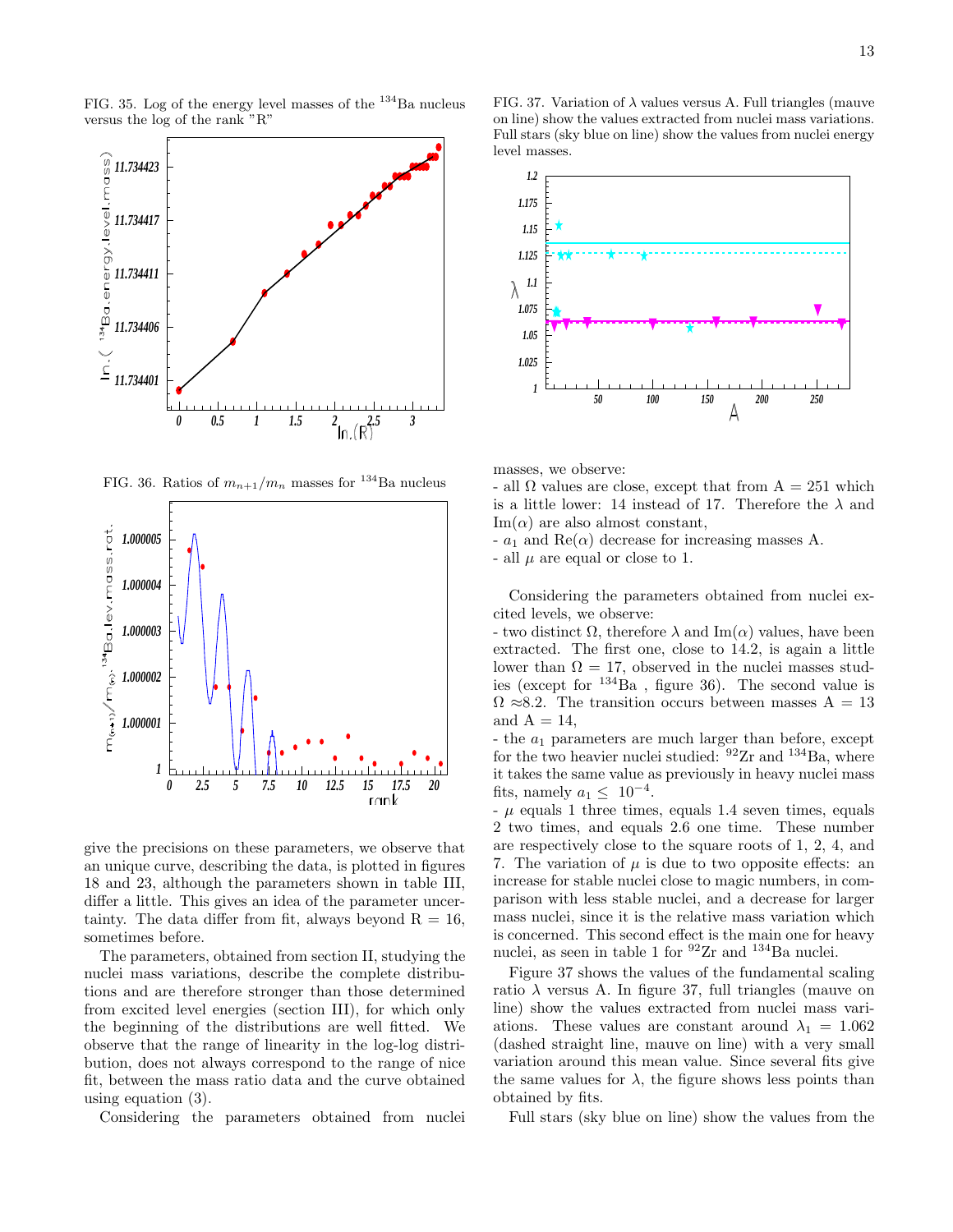nuclei excited energy level masses. Four of them, extracted from light and heavy nuclei, have the same  $\lambda$ value, namely  $\lambda_2 \approx 1.128$ , shown in figure 37 by a dashed straight line (sky blue on line). Two other  $\lambda$  values are close to 1.062. Such property was anticipated in [\[7\]](#page-14-6) where it was noticed that "DSI obeys scale invariance for specific choices of  $\lambda$ , which form an infinite set of values that can be written as  $\lambda_n = \lambda^n$ . Indeed here  $\lambda_2 = \lambda_1^2$ .

Notice that the low  $\lambda$  value is close to the  $\lambda$  ob-served previously [\[6\]](#page-14-5) for quarks:  $\lambda = 1.074$  and leptons:  $\lambda = 1.061$ . Just as closed  $\lambda$  values were extracted from the fits which analyzed in the same way the fractal prop-erties of mesons and baryons [\[9\]](#page-14-8). Then regrouping all  $\lambda$ values obtained through fits performed on quarks, leptons, hadrons and nuclei, we get the two continuous lines drawn in figure 37, where we have shared the  $\lambda$  into two groups. The first group leads to the first mean value  $\overline{\lambda}_1$  = 1.064, using all  $\lambda \leq 1.1$ ; the second group use  $\lambda \geq 1.1$  giving  $\overline{\lambda}_2 = 1.137$ . We notice that we still have  $\bar{\lambda}_2 = \bar{\lambda}_1^2.$ 

FIG. 38. Plot of Im( $\alpha$ ) versus Re( $\alpha$ ). Full circles (red on line) show the  $\alpha$  values which fit the elementary particle quark and lepton mass distributions; full up side triangles (green on line) show the same for meson data; full squares (blue on line) show the same for baryon data; full down side triangles (purple on line) show the same for nuclei mass variation data; and full stars (blue sky on line) show the same for nuclei energy level mass data.



In order to draw the last figure (figure 38), we not only use the  $\alpha$  values obtained from the fits performed above through the study of the nuclei masses and nuclei energy levels. We also use the  $\alpha$  values obtained in a previous work [\[6\]](#page-14-5) studying the quark mass ratios, and also the  $\alpha$  values obtained in a previous work [\[9\]](#page-14-8) studying the hadron properties applied to hadron (meson and baryon) spectroscopies. These parameters are given in table IV.

Figure 38 shows the  $\text{Im}(\alpha)$  versus  $\text{Re}(\alpha)$  plot. Full circles (red on line) show the  $\alpha$  values which fit the elementary particle quark and lepton data; there values differ strongly from the others.

Full up side triangles (green on line) show the same for meson data; the corresponding  $\text{Re}(\alpha)$  is stable, close to zero, when the imaginary part varies from 37 up to 63.

Full squares (blue on line) show the same for baryon data; the real part of  $\alpha$  is stable close to zero, when the imaginary part moves from 44 up to 101.

Full down side triangles (purple on line) show the same for nuclei mass variation data; here  $\text{Re}(\alpha) \approx 0$  is again stable and the imaginary part varies a little around  $104=2*\pi/\ln(\bar{\lambda}_1)$ .

Full stars (blue sky on line) show the same for nuclei energy level mass data. A great number of marks (seven) are not apparent, since they have the same value:  $\alpha = -4.9 + 89$ <sup>\*</sup>i. The other six marks scatter. All in all, we have once  $\text{Re}(\alpha) \approx 16$ , once  $\text{Re}(\alpha) \approx 8.2$ , 3 times  $\text{Re}(\alpha) \approx 23 \text{ times } \text{Re}(\alpha) \approx 0, \text{ and } 7 \text{ times } \text{Re}(\alpha) \approx 5.3.$ 

The marks therefore are not distributed randomly; this is emphasized by dashed lines. There are two distinct Im  $(\alpha)$  values for excited nuclei energy level masses. These two values correspond to the two distinct values of  $\lambda$ . At the same values, we observe Im  $(\alpha)$  for mesons, quarks, leptons, and data from nuclei mass variation data. All data, except quark, lepton, and data from nuclei energy level masses have Re  $(\alpha) \approx 0$ .

In addition to the  $\mu$  values, obtained from fits performed on fractal properties on nuclei, the  $\mu$  values from elementary particle fits, and hadron fits, reported in table IV, introduce only four new values. They are  $\mu = 0.675$  (from quark distribution), 1.08 (unflavored mesons), 1.035 (charmed mesons), and 1.018 (Σ and  $\Xi$ baryons.)

In summary, the analysis of fractal properties of elementary particles masses, hadronic masses, and nuclei masses and energy levels, lead to a rather small number of parameters, much smaller than the very large number of data analysed here (several hundreds).

### V. CONCLUSION

We have shown that nuclear physics masses and nuclei energy level masses, as well as elementary particle masses, have often fractal properties and that they verify the discrete-scale invariance properties. Indeed the imaginary part of  $\alpha$  is usually more than 18 times larger than the corresponding real part. We are therefore far from continuous scale invariance. In this model, "the system of the observables obeys scale invariance for specific choices of  $\lambda$  (and therefore  $\mu$ )" [\[7\]](#page-14-6).

The fractal property of log-log straight line between the masses of several nuclei and their ranks was used to predict some masses of still unobserved nuclei.

The equation used to describe the relative mass increase - equation (3) - allows to reproduce accurately the total spectra of mass variations studied in section II. On the other hand, the fits corresponding to the study of the excited energy levels (section III), reproduce only a part of the used data. Moreover only about 20 data are considered, whereas a much larger number is known. The agreement of theory and data is therefore weaker concerning this part of the analysis.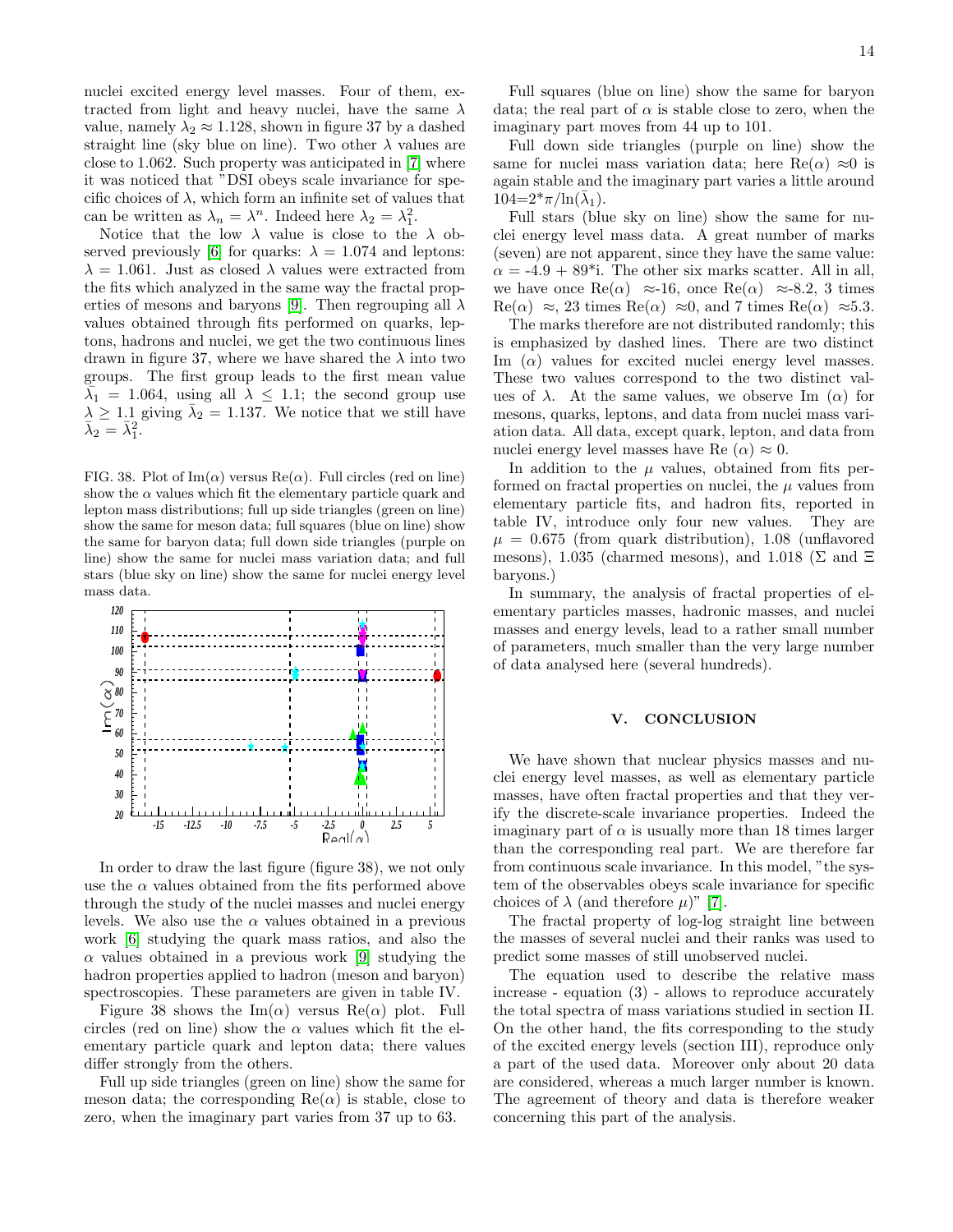The analysis of the fractal properties of elementary particles masses, hadronic masses, and nuclei masses and energy levels, leads to a reduced number of parameters, when compared to the large number of masses concerned, masses which therefore appear to be correlated.

## VI. ACKNOWLEDGMENTS

Felix Scholkmann is acknowledged for having pointed out to my attention, the papers studying the particle

- <span id="page-14-0"></span>[1] B. Mandelbrot, Les objets fractals (Flammarion, Paris 1975), ibid The Fractal geometry of Nature (Freeman, San Francisco, 1982).
- <span id="page-14-1"></span>[2] J. Chaline, L.Nottale, and P. Grou, avec la participation d'Ivan Brissaud; "Des Fleurs pour Schrödinger, la Relativité d'échelle et ses applications", ed. Ellipses Editions, 2009.
- <span id="page-14-2"></span>[3] H. Müller, Progress in Physics,  $3, 61$  (2010); A. Ries and M. V. Lia Fook, Progress in Physics, 4,82 (2010).
- <span id="page-14-3"></span>[4] E. Goldfain, Prespacetime Journal 2, 523 (2011).
- <span id="page-14-4"></span>[5] B. Tatischeff and I. Brissaud, [arXiv:1005.0238v](http://arxiv.org/abs/1005.0238)1 [hep-ph] (2010).
- <span id="page-14-5"></span>[6] B. Tatischeff arXiv:1104:5379v1 [physics.gen-ph] (2011).
- <span id="page-14-6"></span>[7] D. Sornette, Physics Reports 297, 239 (1998).
- <span id="page-14-7"></span>[8] L. Nottale, The Theory of Scale Relativity: Non-Differentiable Geometry and Fractal Space-Time. In : Computing Anticipatory Systems. CASY'S03 - Sixth international Conference (Liège 2003), D.M. Dubois, Ed., American Institute of Physics Conference proceedings, 718, p.68 (2004).
- <span id="page-14-8"></span>[9] B. Tatischeff arXiv:1105:2034 v1 [physics.gen-ph] (2011).

masses within the Model of Oscillations in a Chain System [\[3\]](#page-14-2).

- <span id="page-14-9"></span>[10] The subsections A and B reproduce the model description presented in [\[9\]](#page-14-8). They are repeated here for a complete description.
- <span id="page-14-10"></span>[11] G. Audi, A.H. Wapstra, and C. Thibault, Nucl. Phys. A729, 337 (2003).
- <span id="page-14-11"></span>[12] Yu.Ts. Oganessian et al., Phys. Rev. Lett. 104, 142502-1 (2010).
- <span id="page-14-12"></span>[13] F. Ajzenberg-Selove and T. Lauristen, Nucl. Physics A(506, 1 (1990), ibidNucl. Physics A523, 1 (1991).
- <span id="page-14-13"></span>[14] F. Ajzenberg-Selove and T. Lauristen, Nucl. Physics A523, 1 (1991); F. Ajzenberg-Selove , H.G. Bingham, and J.D. Garrett, Nucl. Phys. A202, 152 (1973).
- <span id="page-14-14"></span>[15] F. Ajzenberg-Selove and T. Lauristen, Nucl. Physics A460, 1 (1986).
- <span id="page-14-15"></span>[16] J. Dubois, Nucl. Phys. **A99**, 465 (1967).
- <span id="page-14-16"></span>[17] L. Broman and D.J. Pullen, Nucl. Phys. A110, 161 (19678.
- <span id="page-14-17"></span>[18] D.L. Kennedy, H.H. Bolotin, I. Morrison, and K. Amos, Nucl. Phys. A308, 14 (1978).
- <span id="page-14-18"></span>[19] T. Borello-Lewin, H.M.A. Castro, L.B. Horodynski-Matsushigue, and O. Dietzsch, Phys. Rev. C20, 2101 (1979).
- <span id="page-14-19"></span>[20] Physics 77, table of isotopes, Firestone and Shirley, Editors.